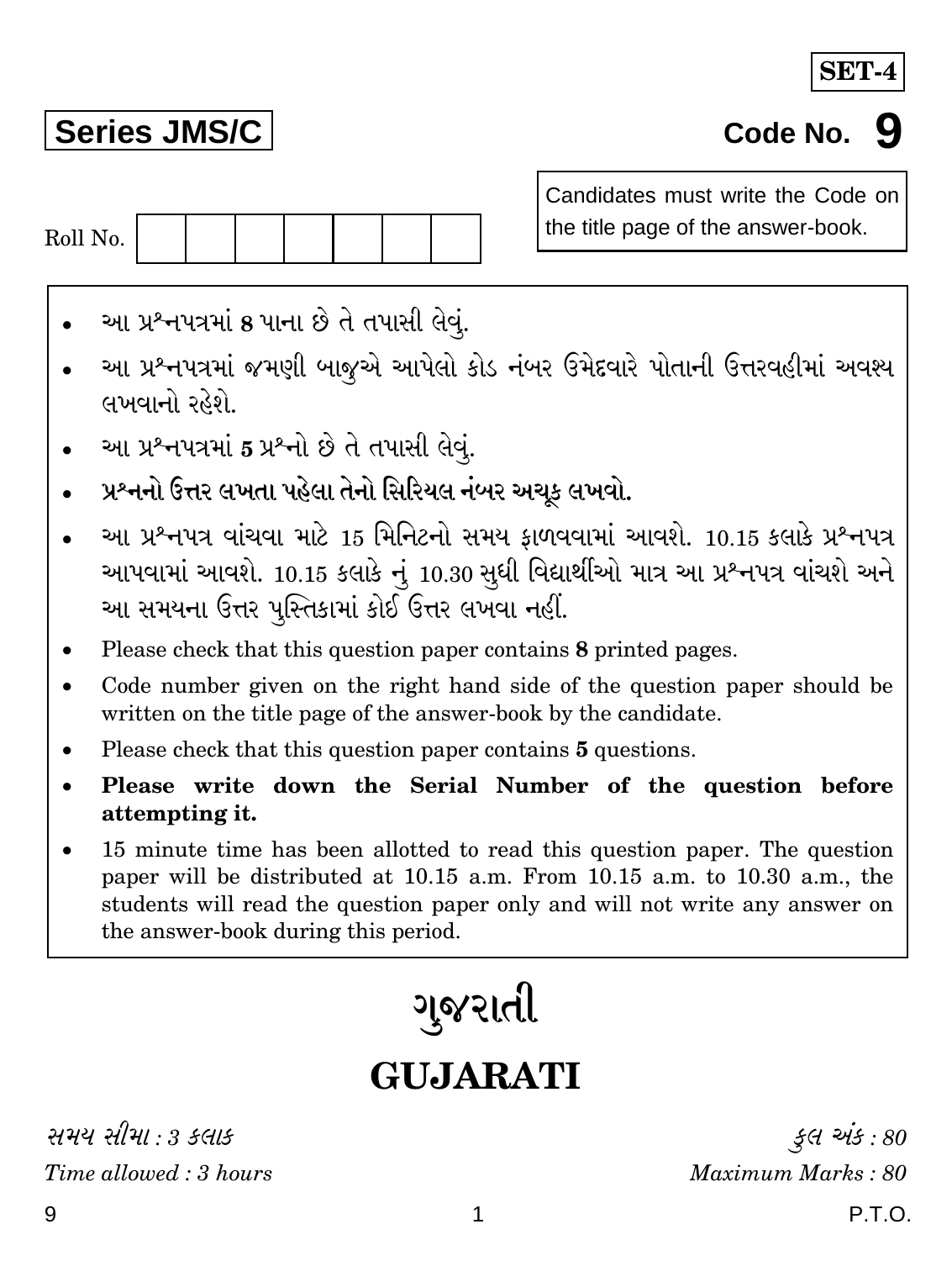### **SECTION A** [ Advanced Reading Skill ]

નીચેનો ગદ્યખંડ વાંચી. તેની નીચે આપેલા પ્રશ્નોના જવાબ લખો. (અ)  $1.$ 

> ભારતનો માર્ગ હવે મોકળો બન્યો છે. કોઈ હરીકાઈમાં તેણે ઊતરવાનં નથી. મૂડીબજારમાં રૂપિયો મજબૂત બની રહ્યો છે. અર્થતંત્ર ખાસ્સું મજબૂત બન્યું છે. ટેકનોલોજીનું પીઠબળ છે ને સંજોગો આપણી તરફેણમાં છે. નસીબ પણ સાથ આપી રહ્યું છે. બધું જ આપણી પાસે છે, તો પછી ખૂટે છે શું ? આત્મવિશ્વાસ. Yes, I can do it ની ભાવના ! આપણે પોતે આપણામાં રહેલી ક્ષમતાને ઓળખી શકતા નથી, કોઈ પરદેશી રાષ્ટ્ર આપણને ઢંઢોળે ત્યારે આપણી ઊંઘ ઊડે છે. બસો વર્ષ સુધી આપણે અંગ્રેજોની ગુલામી કરી અને તે દરમિયાન ગોરા લાટસાહેબોના ઘૂંટણિયે પડતા રહ્યા. આજે પ્રતિકૂળ સંજોગોને બદલવાની વૃત્તિ ખીલતી નથી. આ જોશ જયારે ભારતીયોમાં ખીલશે ત્યારે ભારત તેના લક્ષ્યાંક સુધી પહોંચી શકશે – અને તે લક્ષ્યાંક એટલે જગતના સુપરપાવર દેશ તરીકેની ઓળખાણ ! 21મી સદીનો ભાગ્યોદય ભારતના આંગણે થઈ રહ્યો છે. Let's wake up!

પ્રશ્નો :

- ભારત દેશનો માર્ગ કઈ કઈ બાબતોમાં મોકળો બન્યો છે ?  $(1)$
- આપણામાં શું ખૂટે છે ?  $(2)$
- સૌ ભારતીયોમાં જોશ ખીલે તો તેનું કેવું પરિણામ આવે ?  $(3)$
- આપણા સૌની ઊંઘ કયારે ઊડે છે ?  $(4)$
- ઉપરોકત ગદ્યખંડને યોગ્ય શીર્ષક આપો.  $(5)$

(બ) નીચેનો ગદ્યખંડ વાંચી. તેની નીચે આપેલા પ્રશ્નોના જવાબ લખો.

જીવન વ્યવહાર ચલાવવા માટે તો શારીરિક મહેનત કરવી પડે છે. શ્રમ પડે તેવાં ઉત્પાદક કામો કરવાં પડે છે. આપણને મહેનત પ્રત્યે તો એક પ્રકારનો કંટાળો આવ્યો છે. આપણે મહેનતમાં કામને 'કુલી' નું કામ, મજૂરનું કામ, હલકું કામ એમ કહીને ઊતારી પાડ્યું છે, પણ એ અભણ શ્રમજીવી જ ખાવા માટે અનાજ, પહેરવા માટે કાપડ અને રહેવા માટે મકાન બનાવી આપે છે. એના વિના જીવન એક ડગલું પણ ચાલી શકવાનું નથી. એટલા માટે

 $\overline{5}$ 

 $\overline{5}$ 

9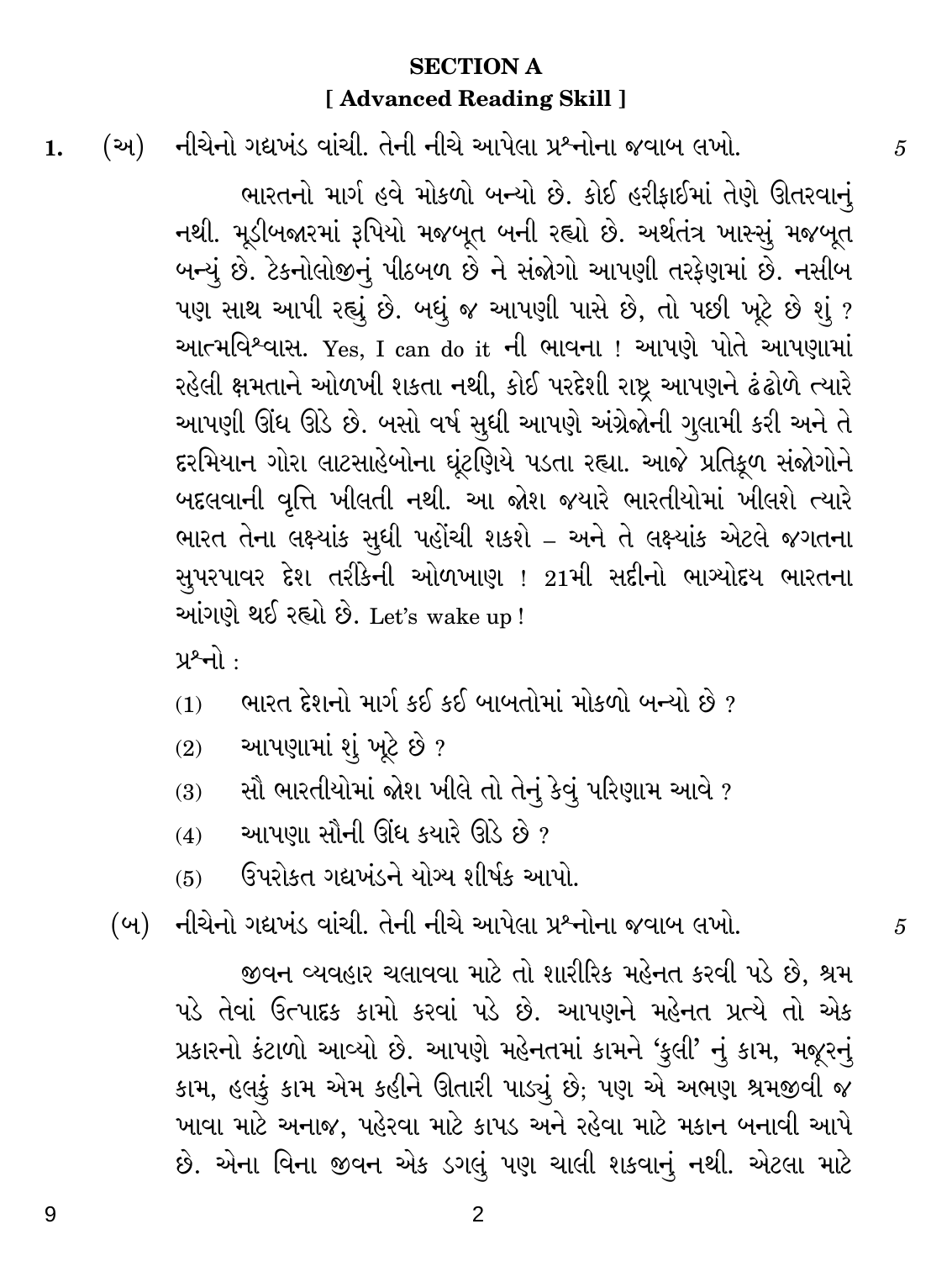રવિશંકર મહારાજે કામ વિનાની બુધ્ધિને એકડા વિનાનાં મીંડાં જેવી જણાવી છે. મીંડાં ગમે તેટલા વધે પણ રકમની કિંમત ન વધે. પણ એક એકડો હોય તો પછી મીંડાં ચડતાં જાય એમ એની કિંમત પણ વધતી જાય. એમ નરી બુધ્ધિની કશી કિંમત નથી, પણ કામની અંદર બુધ્ધિ ભળે તો એ કામની કિંમત અનેકગણી વધી જાય છે.

- <u>પ્રશ્નો :</u>
- શારીરિક મહેનત શા માટે કરવી પડે છે ?  $(1)$
- <sup>ં</sup> આપણે મહેનતના કામને શું કહીને ઊતારી પાડ્યું છે ?  $(2)$
- <u>કામની કિંમત કયારે વધી જાય છે ? શા માટે ?</u>  $(3)$
- શેના વિના આપણુ જીવન એક ડગલું પણ ચાલી શકવાનું નથી ?  $(4)$
- ઉપરોક્ત ગદ્યખંડને યોગ્ય શીર્ષક આપો.  $(5)$

નીચેનું કાવ્ય વાંચી. તેની નીચે આપેલા પ્રશ્નોના જવાબ લખો.  $(\mathfrak{s})$ 

> શિખરૂં ઊંચા ને મારગ આકરાં, નહિ કોઈ સાથ કે સંગાથ. નહિ ત્યાં કેડી કે નહિ વાટ. ચડવાં ચઢાણો તસુ તસુ એકલાં, શિખરં ઊંચા ને મારગ આકરાં, લિયે એ મારગ નર કોઈ બંકડા. છોડી આળ ને પંપાળ. રાખી રામૈયો રખવાળ. કાચી રે છાતીનાં બેસે તાકતાં. શિખરૂં ઊંચા ને મારગ આકરાં, જેને આતમનો સંગાથ. એનો ઝાલે હરિવર હાથ પંડને ખૂવે તે પ્રીતમ પામતાં, શિખરૂં ઊંચા ને મારગ આકરાં.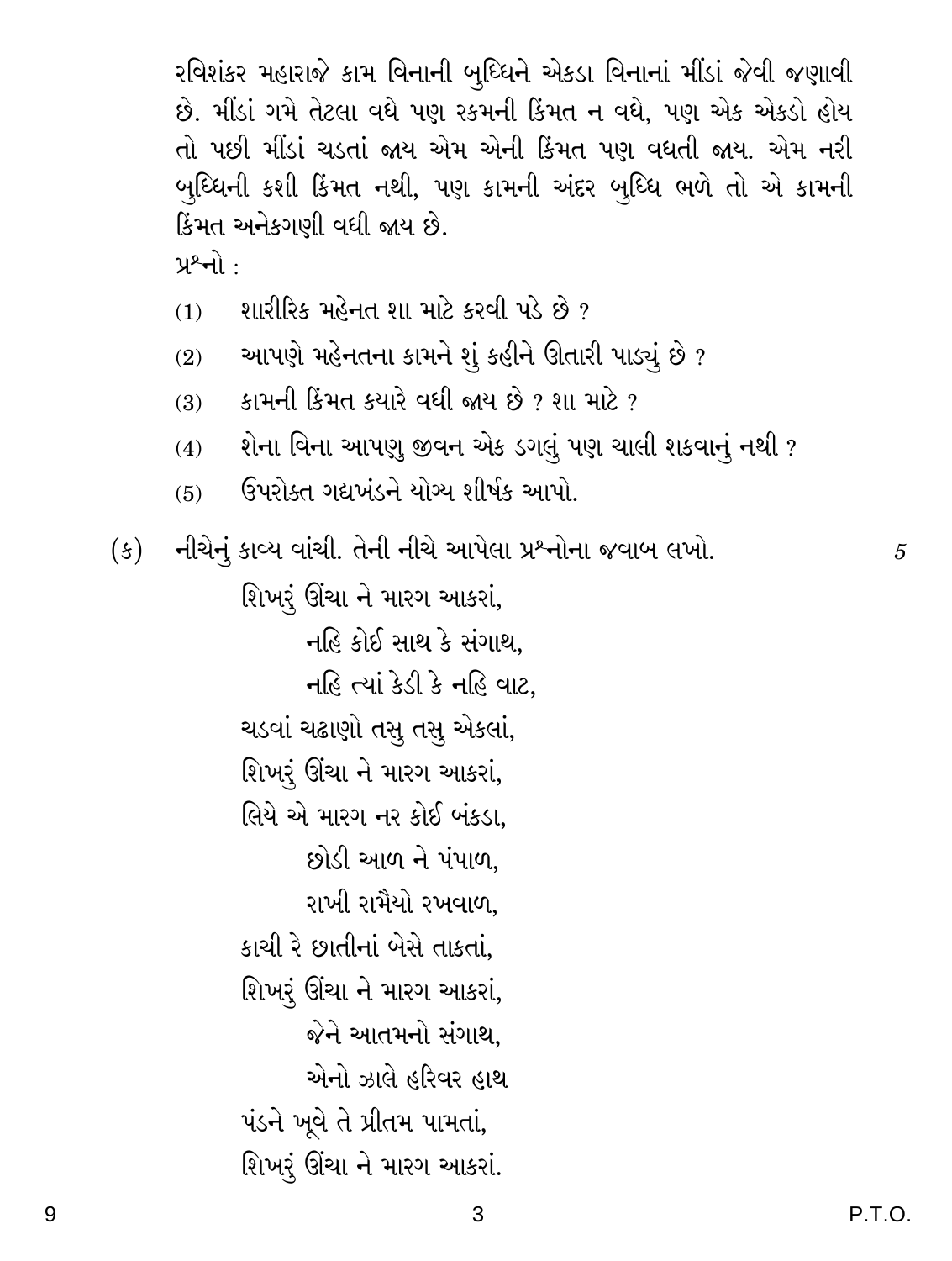$y^{\circ}$ નો :

- કવિના મતે ઊંચા શિખરો પર ચડવાનું શા માટે મુશ્કેલ છે ?  $(1)$
- ઊંચા શિખરોનો માર્ગ કેવા લોકો લઈ શકે ?  $(2)$
- ઊંચા શિખરોનો માર્ગ કેવા લોકો ના લઈ શકે ?  $(3)$
- શ્રીહરિ કોનો હાથ ઝાલે છે ?  $(4)$
- પ્રીતમને પામવાનો અધિકાર કોને મળે ?  $(5)$

#### **SECTION B**

#### [ Effective Writing Skill ]

8

6

6

5

- (અ) નીચે આપેલા વિષયોમાંથી કોઈપણ *એક* પર આશરે 200 શબ્દોમાં નિબંધ  $2.$ લખો.
	- શિયાળાની કડકડતી સવાર  $(1)$
	- (2) સ્વચ્છતા ત્યાં પ્રભુતા
	- $(3)$  મારી પ્રિય રમત
	- (બ) નીચે આપેલા મુદ્દાઓને આધારે વાર્તા લખો અને તેને યોગ્ય શીર્ષક આપો.

શહેરમાં રહેતું એક કુટુંબ – પતિ, પત્ની, પુત્ર અને વૃધ્ધ પિતા રહે – બધા કાચનાં વાસણમાં જમે - વૃધ્ધ પિતાને લાકડાંનાં વાસણમાં આપે -અપમાનજનક વર્તન – વૃધ્ધને અતિ દુઃખ – નાનકડા પુત્રદ્વારા લાકડાનો વાડકો બનાવવો - પિતાનું પૂછવું - બાળકનો ઉત્તર: 'તમે દાદા જેવડા થશો ત્યારે તમારે જોઈશે ને !' – પિતાને સત્યનું ભાન થવું – પશ્ચાતાપ – બોધ.

(ક) કેરળમાં થયેલ પૂરહોનાશ્ત વખતે તમે ત્યાં ફસાયા હતા. તેનું વર્ણન કરતો પત્ર તમારા મિત્રને લખો.

#### અથવા

તમારા વિસ્તારમાં મચ્છરનો ત્રાસ ખૂબ જ વધી ગયો છે. તેનું નિરાકરણ લાવવા તમારા શહેરના મેયરને પત્ર લખો.

"ભ્રષ્ટાચાર : સમાજનું કલંક" વિષય પર આશરે 100 શબ્દોમાં આર્ટિકલ લખો.  $(s)$ અથવા

"સ્ત્રી-પુરુષ એક સમાન" વિશે જાહેરાત બનાવો.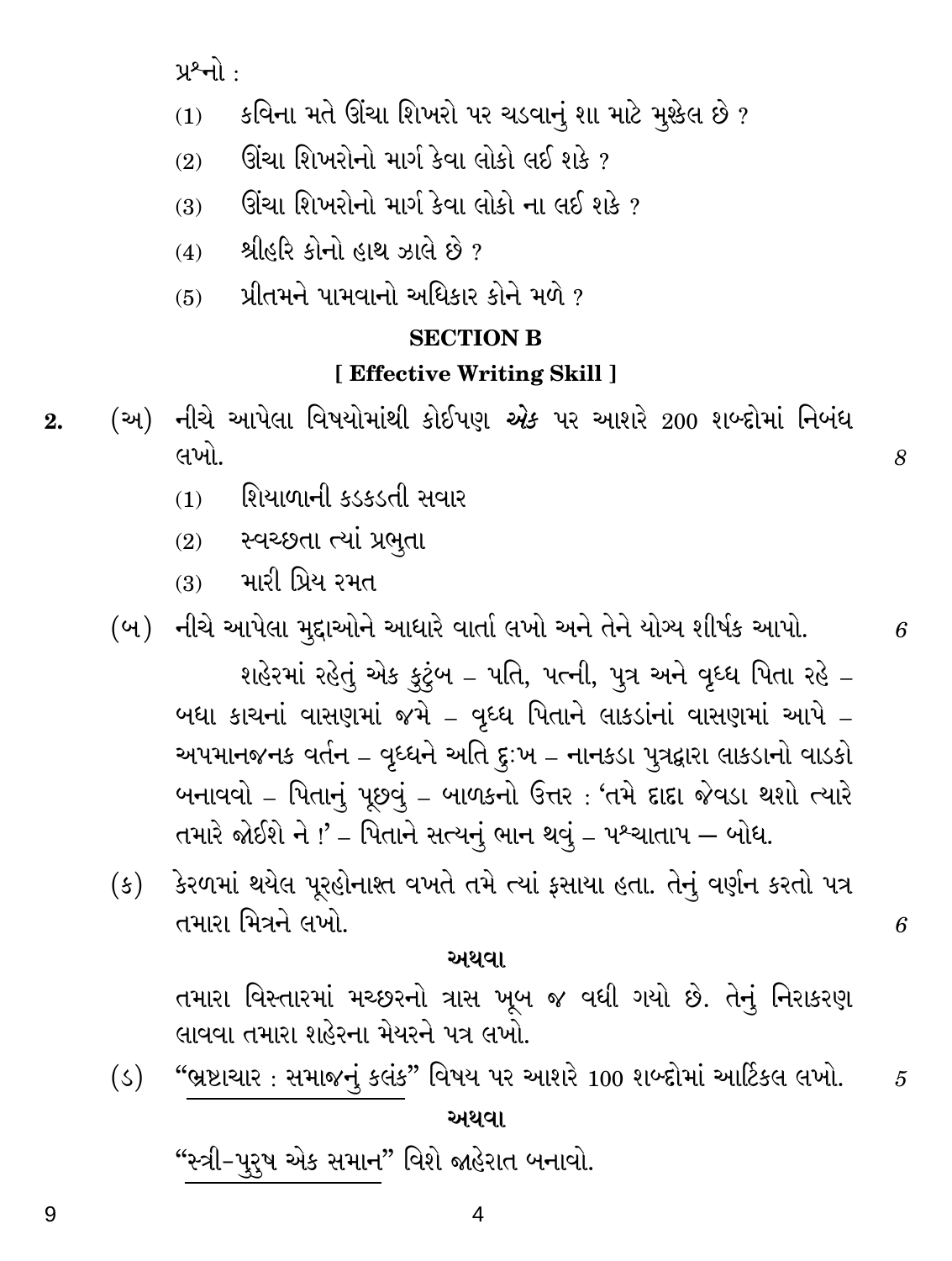## **SECTION C**

# [Applied Grammar]

| 3. |                  | (અ) નીચેના રૂઢિપ્રયોગોના અર્થ લખી, વાક્યમાં પ્રયોગ કરો. |                                                                |                |
|----|------------------|---------------------------------------------------------|----------------------------------------------------------------|----------------|
|    |                  | (1)                                                     | પાઠ ભણાવવો                                                     |                |
|    |                  |                                                         | $(2)$ પગ ભારે થઈ જવો                                           |                |
|    |                  | $(3)$ ધમણ ઊપડવી                                         |                                                                |                |
|    |                  | (બ) નીચેના શબ્દોનો સંધિવિગ્રહ કરો.                      |                                                                | $\mathfrak{2}$ |
|    |                  | યોગીન્દ્ર<br>(1)                                        |                                                                |                |
|    |                  | (2)                                                     | બાલ્યાવસ્થા                                                    |                |
|    | $(\mathfrak{s})$ |                                                         | (1) કૌંસમાં આપેલ સૂચના મુજબ રૂપાંતર કરો.                       | $\overline{2}$ |
|    |                  | (i)                                                     | મારે માનીય ચિંતા ને બાપનીય ચિંતા. [નિષેધવાક્ય બનાવો]           |                |
|    |                  | (ii)                                                    | અમને તમારા જેવું તરતાં આવડતું નથી. [વિધિવાક્ય બનાવો]           |                |
|    |                  | (2)                                                     | કૌંસમાં આપેલ સૂચના મુજબ રૂપાંતર કરો.                           | $\overline{2}$ |
|    |                  | (i)                                                     | પાંડવો ભરતગોત્રના જ છે.  પ્રશ્નવાક્ય બનાવો                     |                |
|    |                  | (ii)                                                    | ં બપોરે એ વધુ રમણીય હોય છે. [ઉદ્દગારવાક્ય બનાવો]               |                |
|    | (5)              | લખનરૂઢિ પ્રમાણે વાક્ય સુધારી ફરી લખો.                   |                                                                | $\overline{2}$ |
|    |                  | (1)                                                     | રડતો રડતો બલાઈ કાકીની ખોળો છોડી ચાલ્યો ગઈ.                     |                |
|    |                  | (2)                                                     | ઘણાં વર્ષો પહેલાંનો એક વાત છે.                                 |                |
|    | $(\delta)$       | નીચેની કહેવતોનો અર્થ લખો.                               |                                                                | $\overline{2}$ |
|    |                  | (1)                                                     | અપના હાથ જગન્નાથ                                               |                |
|    |                  | (2)                                                     | અણીનો ચૂક્યો સો વરસ જીવે                                       |                |
|    | $(\mathcal{S})$  | કૌંસમાં આપેલ સૂચના મુજબ રૂપાંતર કરો.                    |                                                                | $\overline{2}$ |
|    |                  | (1)                                                     | કનૈયાએ મિત્રોને માખણ ખવડાવ્યું. [અનુગ શોધીને લખો.]             |                |
|    |                  | (2)                                                     | મા દાતરડાની કમાઈ દ્વારા બાળકને ઉછેરે છે. [નામયોગી શોધીને લખો.] |                |

 $\sqrt{5}$ 

P.T.O.

 $\boldsymbol{9}$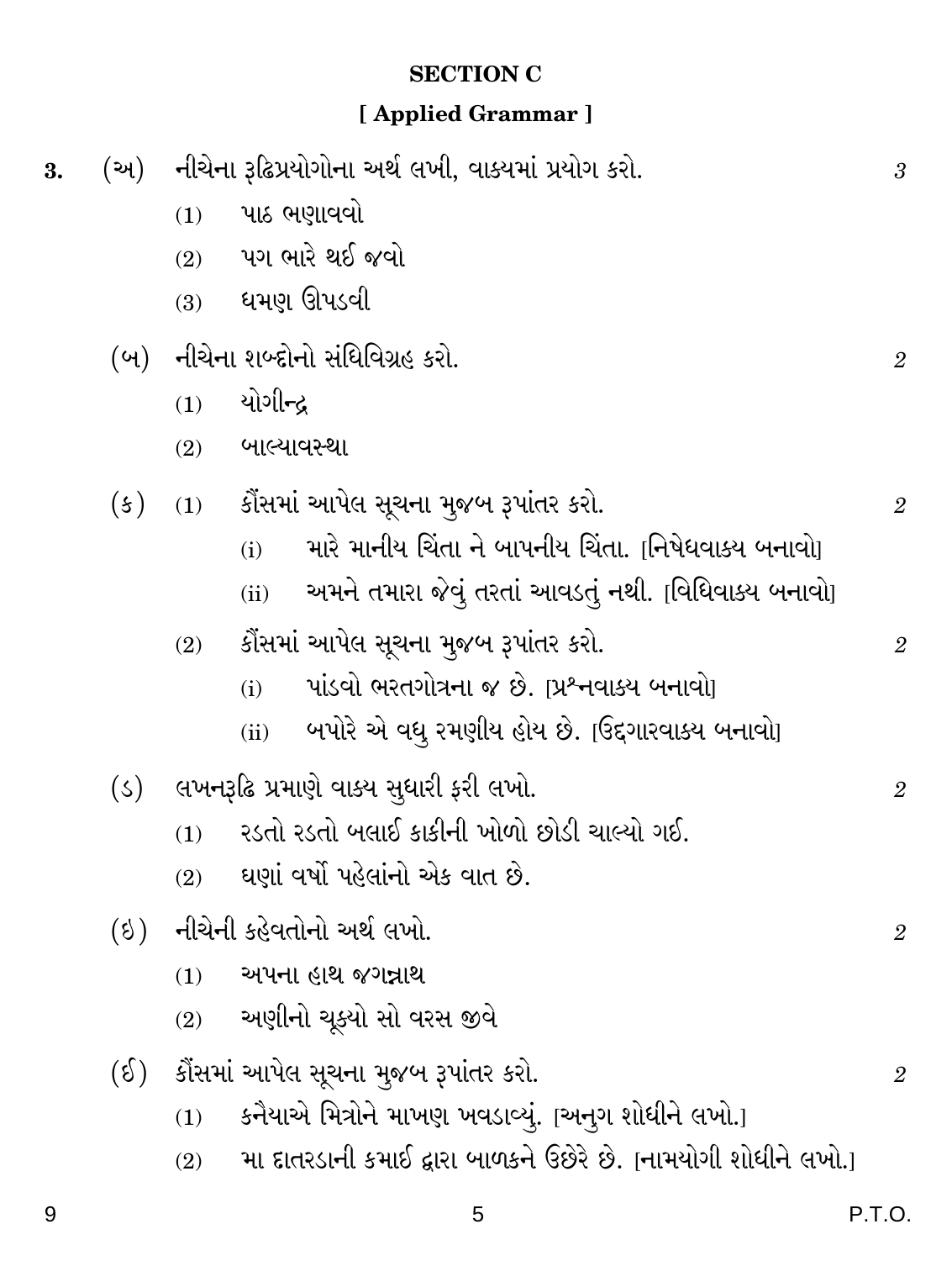#### **SECTION D**

#### [Literature - Text Book ]

(અ) નીચેનો ગદ્યખંડ વાંચી, તેની નીચે આપેલા પ્રશ્નોના જવાબ લખો.  $\overline{4}$ .

> મારા ભાભીનું અવસાન થયું ત્યારે આ છોકરો ધાવણો હતો. ધારું છું કે એ સોક ભૂલવા મોટાભાઈ એન્જિનિયરિંગના અભ્યાસ અર્થે વિલાયત ગયા. છોકરો અમારા નિઃસંતાન ઘરમાં કાકીના ખોળામાં ઊછરીને મોટો થયો. દસેક વર્ષ પછી મોટાભાઈ પાછા આવ્યા. બલાઈને વિલાયતી ઢબે શિક્ષણ આપવાં પહેલાં તો તેને સિમલા લઈ ગયા. તે પછી વિલાયત લઈ જવાની વાત હતી.

 $y^{\circ}$ નો :

- મોટાભાઈ શા માટે વિલાયત ગયા ?  $(1)$
- મોટાભાઈ બલાઈને શા માટે સિમલા લઈ ગયા ?  $(2)$
- ં બલાઈના પિતા કેટલા વર્ષ પછી વિલાયતથી પાછા આવ્યા ?  $(3)$
- (બ) નીચેનામાંથી કોઈપણ *બે* વિધાનો માટે કારણો આપો.
	- રમઝૂની શરણાઈનો સૂર આપોઆપ બદલાઈ ગયો, કારણ કે...  $(1)$
	- 'સૂર્યને જોવા માટે લેખક મહાબળેશ્વર કરતાં આબુ જવું' એમ કહે છે,  $(2)$ કારણ કે...
	- મરણપથારીએ પડેલા કાનજીનો જીવ નીકળતો ન હતો, કારણ કે...  $(3)$
- નીચેનામાંથી કોઈપણ *બે પ્ર*શ્નોના ત્રણ-ચાર વાક્યોમાં જવાબ લખો.  $(s)$ 
	- ડૉ. કુરિયને ભારતને વિશ્વભરમાં કયા માધ્યમથી ગૌરવવંતુ સ્થાન  $(1)$ અપાવ્યું ? કેવી રીતે ?
	- અરીસામાં પોતાનું મોં જોયા પછી દીપક કઈ કલ્પના કરે છે?  $(2)$
	- 'આ રોટલાનું વૈતરું શું કામ ?' આ પ્રશ્નનો શો પ્રત્યુત્તર મળે છે ?  $(3)$

 $\boldsymbol{\varLambda}$ 

 $\overline{4}$ 

9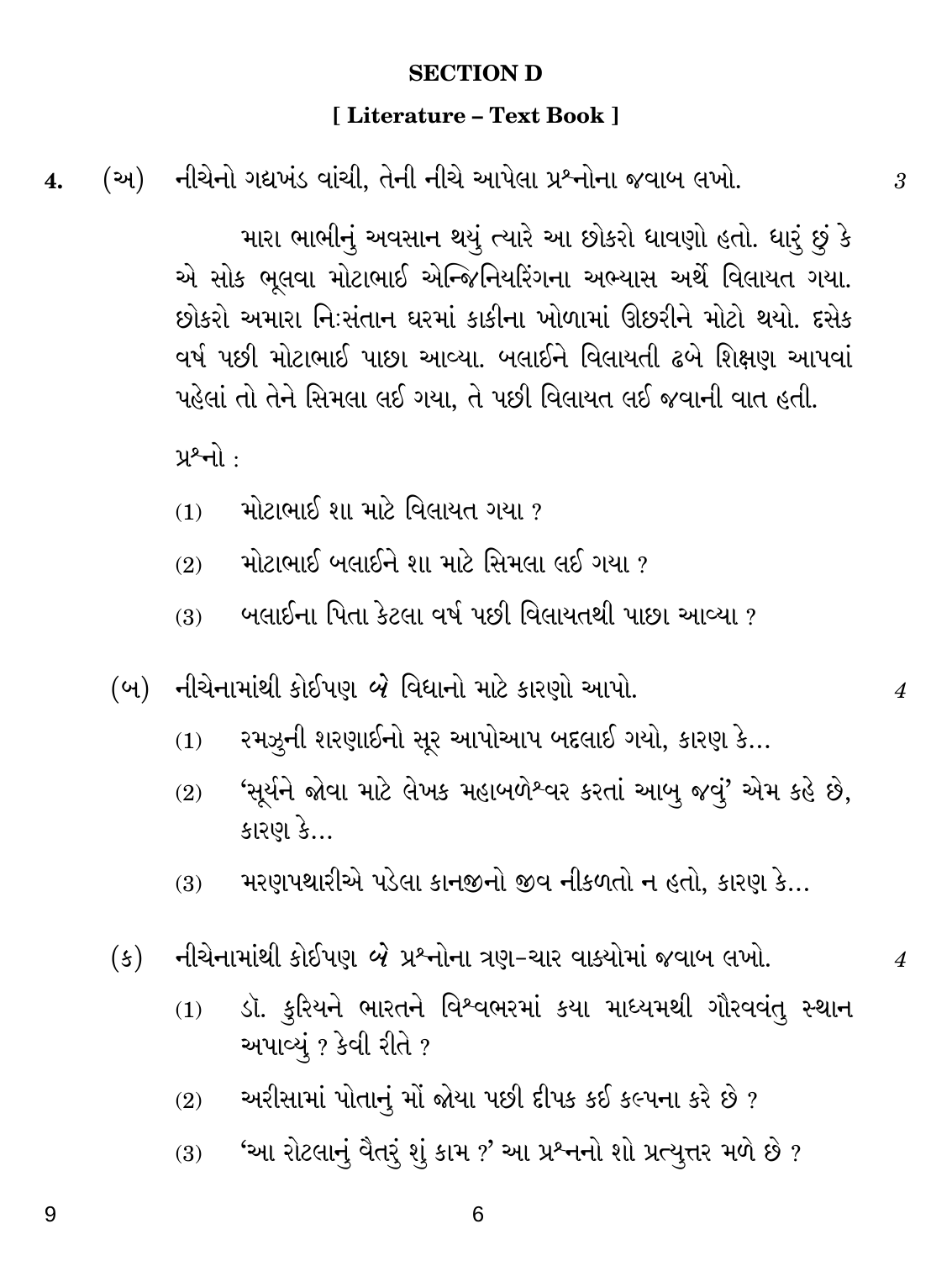- $(s)$ નીચેનામાંથી કોઈપણ *એક પ્ર*°નનો વિસ્તૃત જવાબ લખો.
	- ભદ્રંભદ્રનું વર્તન કયારે કયારે હાસ્ય જન્માવે છે?  $(1)$
	- ભૂલ કરનારાએ દંડની ટિકિટની ફોટોસ્ટેટ નકલ કરી ઘરની દીવાલ પર  $(2)$ કેમ રાખી ?
	- વિધવા બા પારવતીએ કાન્તિ અને તેના મોટાભાઈને કેવી કેવી મુશ્કેલ  $(3)$ પરિસ્થિતિમાં ઉછેર્યા હતા ?

<u>પ્રશ્નો :</u>

- મધરાતે વાગેલી મોરલીને નાયિકા કેવી ગણાવે છે ?  $(1)$
- કાનાની મોરલી કયા રાગમાં વાગેલી નાયિકાને લાગે છે ?  $(2)$
- (બ) નીચેની કાવ્યપંક્તિ વાંચી, તેની નીચે આપેલા પ્રશ્નોના જવાબ લખો.

પીળા પીળાંબર જરકસી જામા.

પીળો તે પટકો બિરાજે છે.

કાને તે ફુંડળ મસ્તકે મુગટ,

મુખ પર મોરલી બિરાજે છે.

 $y^{\circ}$ નો :

- શ્રીકૃષ્ણો કાનમાં અને મસ્તકે શું ધારણ કર્યુ રહે ?  $(1)$
- 'મુખ' અને 'મસ્તક' શબ્દોના સમાનાર્થી શબ્દો લખો.  $(2)$

 $\overline{4}$ 

 $\overline{2}$ 

 $\mathfrak{D}$